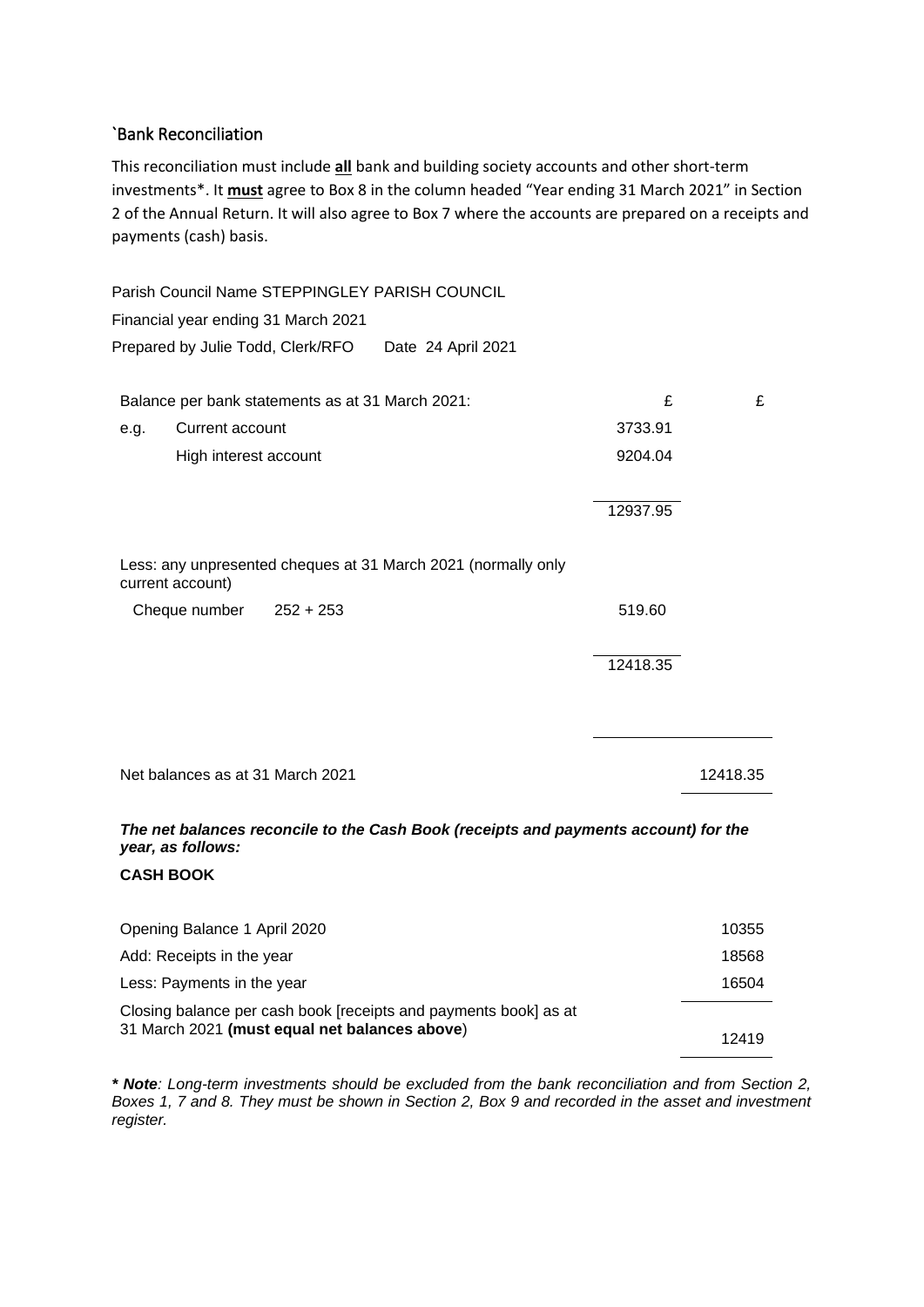### Explanation Of Significant Variances In The Accounting Statements

Parish Council name: STEPPINGLEY PARISH COUNCIL

**Please explain any variances of more than 15% or anything over £100k between the totals for individual boxes in Section 2**. We do not require explanations for variances of less than £200; however, in some cases there may be '*compensating*' variances which leave the overall total for a box relatively unchanged – e.g. where there was a major one-off project in one year (e.g. contribution to village hall extension of £30,000), but a totally different expense of a similar size in the next (e.g. purchase of playground equipment of £28,000). In such cases, it would be helpful to provide an explanation of movements within each box. **We also ask you to explain any change where there is a movement to or from zero**. Please either use the proforma below, or complete a separate schedule if more space is required.

| <b>Section 2</b>             | 2019/20<br>£ | 2020/21<br>£ | Variance<br>$(+/-)$ £ | <b>Detailed explanation of variance</b>                                                                    |  |
|------------------------------|--------------|--------------|-----------------------|------------------------------------------------------------------------------------------------------------|--|
|                              |              |              |                       | (for each reason noted please include monetary values (to<br>nearest £10)                                  |  |
| Box 2                        |              |              |                       |                                                                                                            |  |
| Precept                      | 7411         | 7633         | $+222$                |                                                                                                            |  |
| Box 3                        |              |              |                       | $2020/21 -$                                                                                                |  |
| Other<br>income              | 332          | 10935        | $+10603$              | £5410 receipts from Steppingley Village Association in part<br>payment of play equipment repairs           |  |
|                              |              |              |                       | £2430 VAT claim                                                                                            |  |
|                              |              |              |                       | £2750 CBC Ward Councillors Grant                                                                           |  |
| Box 4                        |              |              |                       |                                                                                                            |  |
| Staff costs                  | 1076         | 1195         | $+119$                |                                                                                                            |  |
| Box 5                        |              |              |                       |                                                                                                            |  |
| Loan<br>interest/<br>capital | $\mathbf 0$  | 0            | $\mathbf 0$           |                                                                                                            |  |
| Box 6                        |              |              |                       | $2020/21 -$                                                                                                |  |
| Other<br>payments            | 4555         | 15309        | 10754                 | £7780 new play equipment (Marmax, ESP Scotland + Action<br>Play & Leisure)<br>£4340 play equipment repairs |  |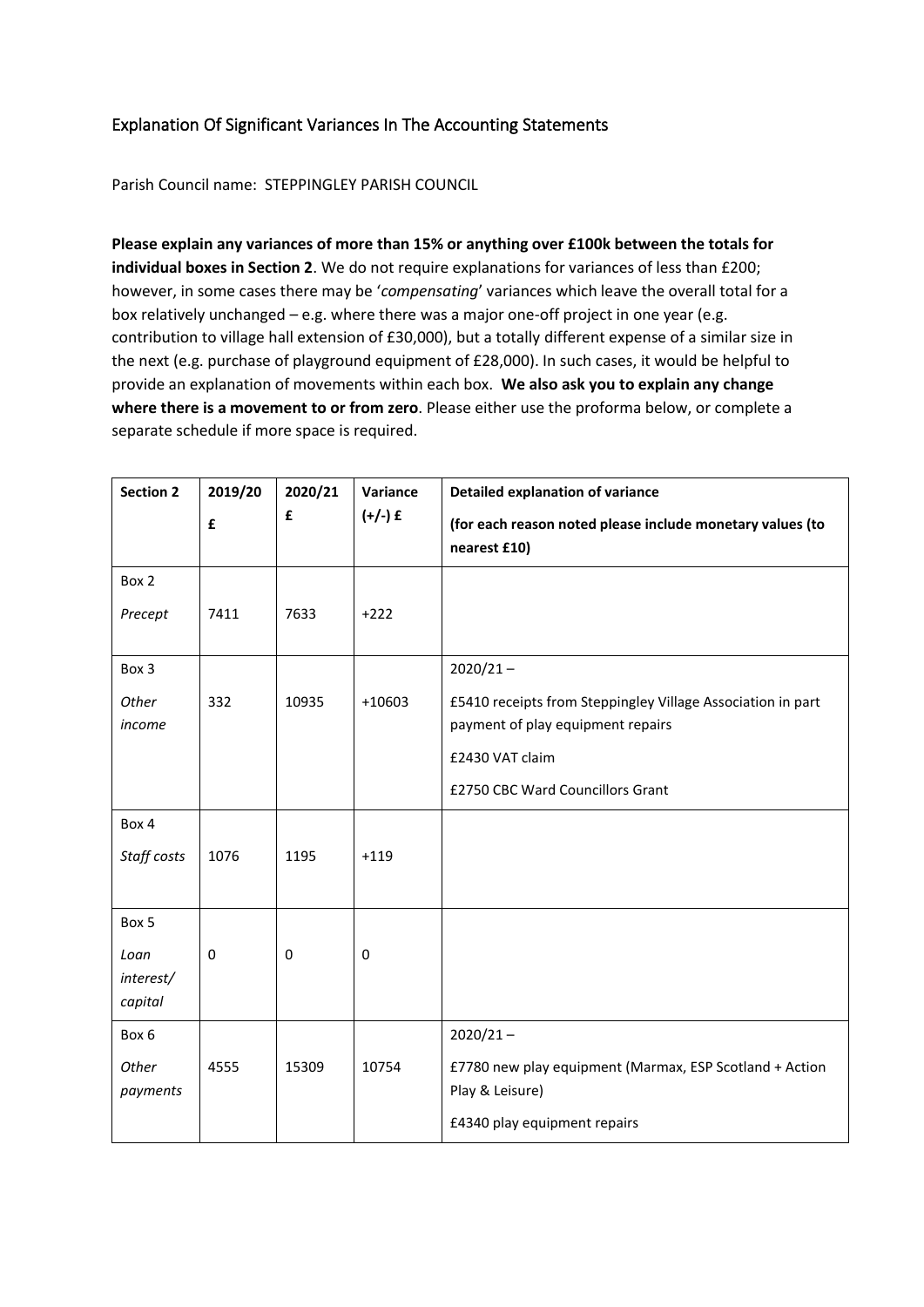| Box 7<br><b>Balances</b><br>carried<br>forward    | 10355 | 12419 | $+2064$ | If some of the year-end balances are earmarked for specific<br>purposes rather than as a general reserve, please provide a<br>breakdown. |
|---------------------------------------------------|-------|-------|---------|------------------------------------------------------------------------------------------------------------------------------------------|
| Box 9<br>Fixed<br>assets &<br>long term<br>assets | 37120 | 37120 | 0       | Explain all movements in this category and not just those<br>above 15% or over £100k                                                     |
| <b>Box 10</b><br>Total<br>borrowing               | 0     | 0     | 0       |                                                                                                                                          |